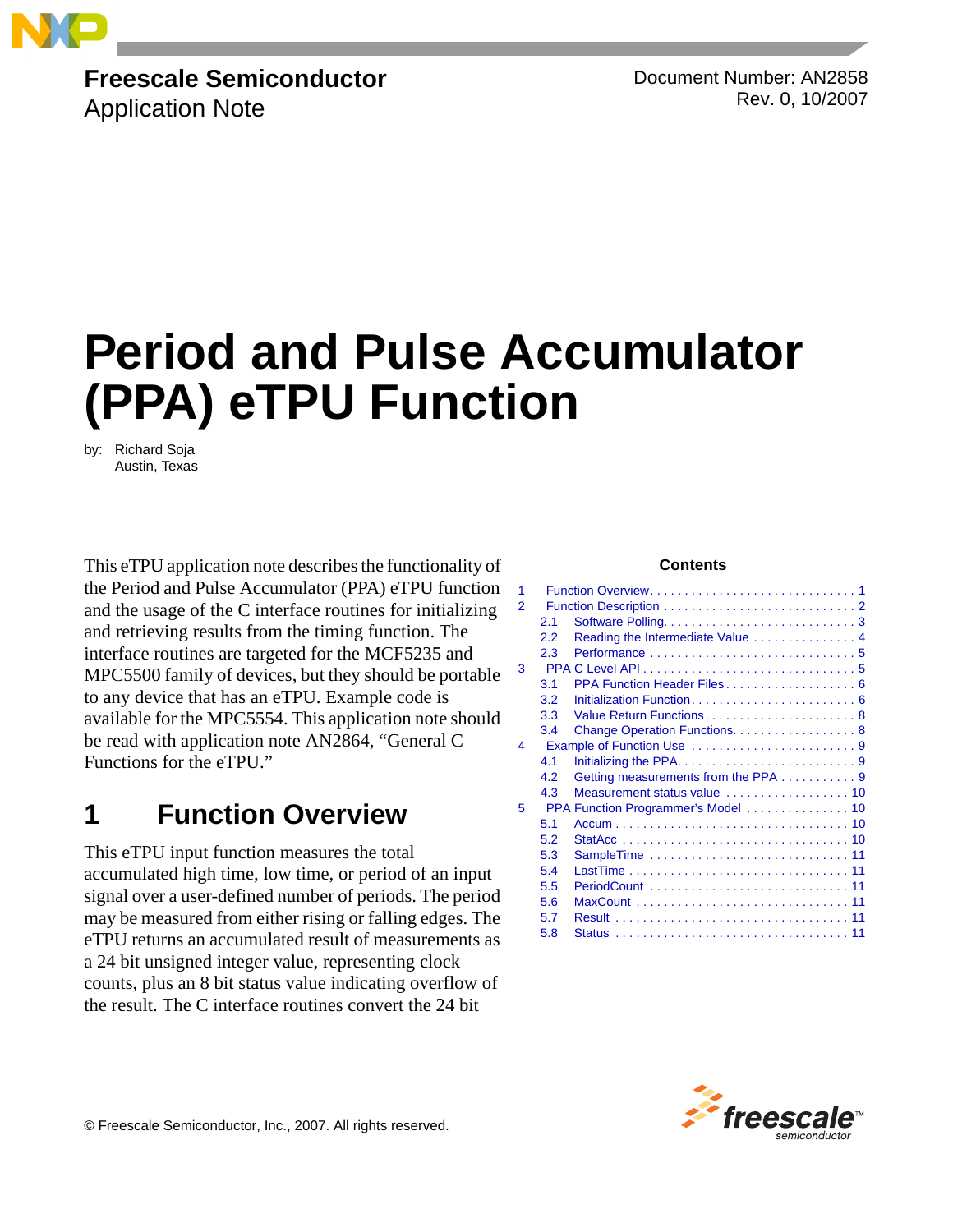

#### **Function Description**

result to a 32 bit unsigned integer data type. The host may be either the CPU or DMA controller integrated on the same device, or an external bus master if the microcontroller supports external bus arbitration. When the host is a CPU, the interface routines described in this document provide easy access to the PPA function. When the host is the DMA, the PPA programmers model, also described in this document, should be used as a reference to construct the DMA transfer control descriptors.

# <span id="page-1-0"></span>**2 Function Description**

The PPA function measures either period, high time, or low time of an input signal over a programmable number of periods. The number of periods over which a valid measurement can be accumulated is selectable between 1 and a maximum of approximately 200,000. The maximum depends on the frequency of the input signal being measured, because the PPA function stores the accumulated result in a 24 bit signed integer.

Four modes of measurement are available:

- Total high time over the selected number of periods.
- Total low time over the selected number of periods.
- Total period over the selected number of periods, starting on a rising edge.
- Total period over the selected number of periods, starting on a falling edge.

[Figure 1](#page-1-1) to [Figure 4](#page-2-1) show examples of the four measurement modes. All four examples are based on an accumulation of seven periods, which are numbered below each waveform. Dark-shaded areas in the bar below each waveform indicate what parts of the waveform are actually measured. Unshaded areas are not included in the measurement. Lightly shaded areas are part of the next measurement cycle.

The PPA measurement is expressed in counts of the selected eTPU timebase. The user can select either TCR1 or TCR2 as the timebase for the measurement. The number of TCR counts that have been accumulated multiplied by the period of one TCR count will give the total measurement expressed in seconds.

The PPA function operates continuously. After the specified number of periods has elapsed, the eTPU updates the accumulated result parameter, generates an optional interrupt request to the host CPU and optional DMA request to the DMA controller, and restarts the process for the next measurement cycle. The accumulated result is buffered to allow the CPU or DMA to delay reading the latest result until the next measurement is available.

<span id="page-1-1"></span>

**Figure 1. High-Time Pulse Measurement**

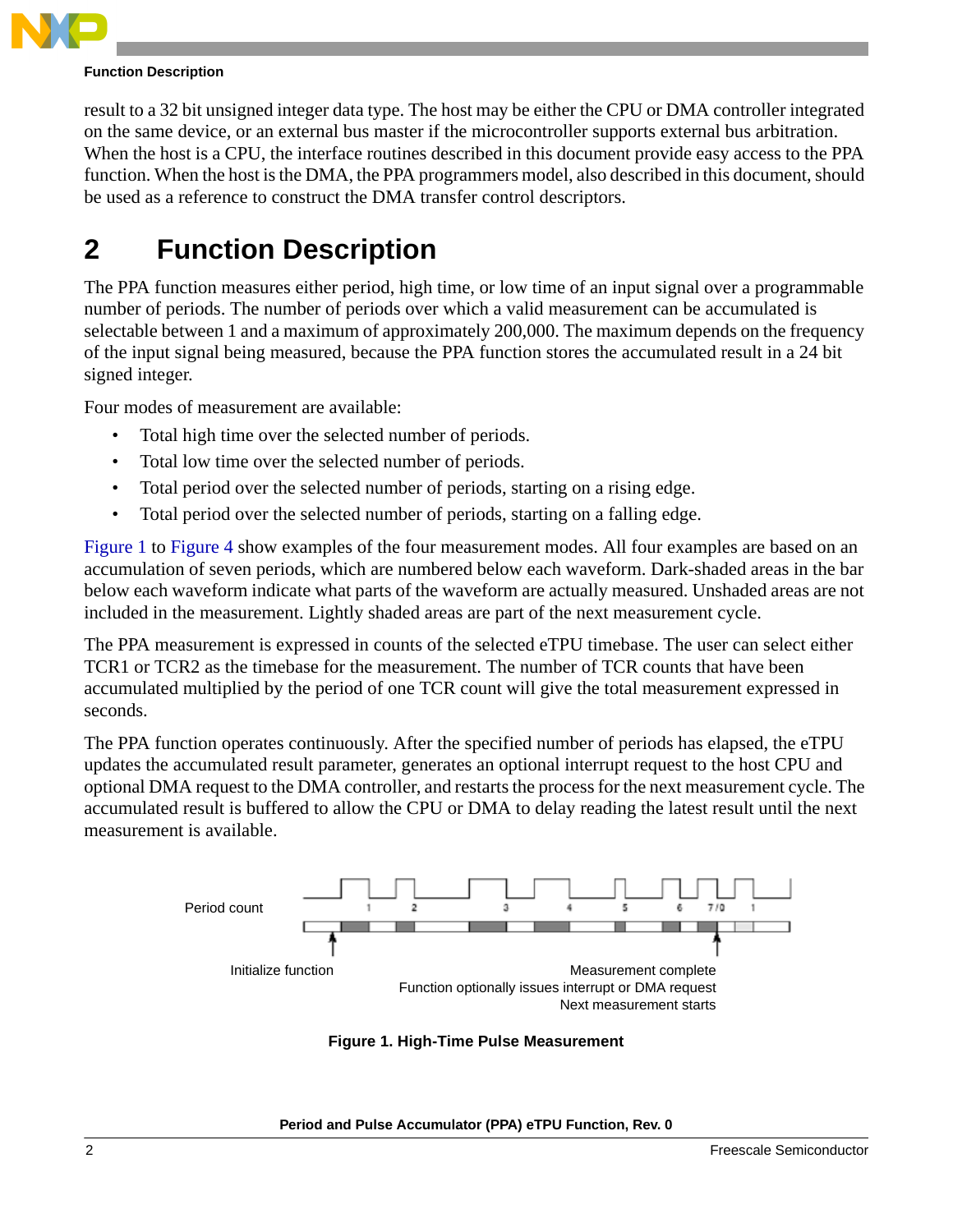





**Figure 4. Falling-Edge Period Measurement**

<span id="page-2-1"></span>It is expected that an application will typically use the interrupt or DMA request mechanism to read an accumulated result. However, there are two other ways to read a result. These are discussed in sections [2.1](#page-2-0) and [2.2](#page-3-0) below.

### <span id="page-2-0"></span>**2.1 Software Polling**

Application software may poll the status of either the Channel Interrupt Status bit or the Data Transfer Request Status bit (found in the eTPU Channel Status Control register), to determine when a measurement is complete.

These bits are cleared by the following operations:

- By hardware after a power on or warm<sup>1</sup> reset (both bits)
- By software following an interrupt request (Channel Interrupt Status bit only)

#### **Period and Pulse Accumulator (PPA) eTPU Function, Rev. 0**

<sup>1.</sup> A warm reset occurs when power is still applied to the device and software forces a system reset, usually by writing to a register or as a result of an unrecoverable program fault.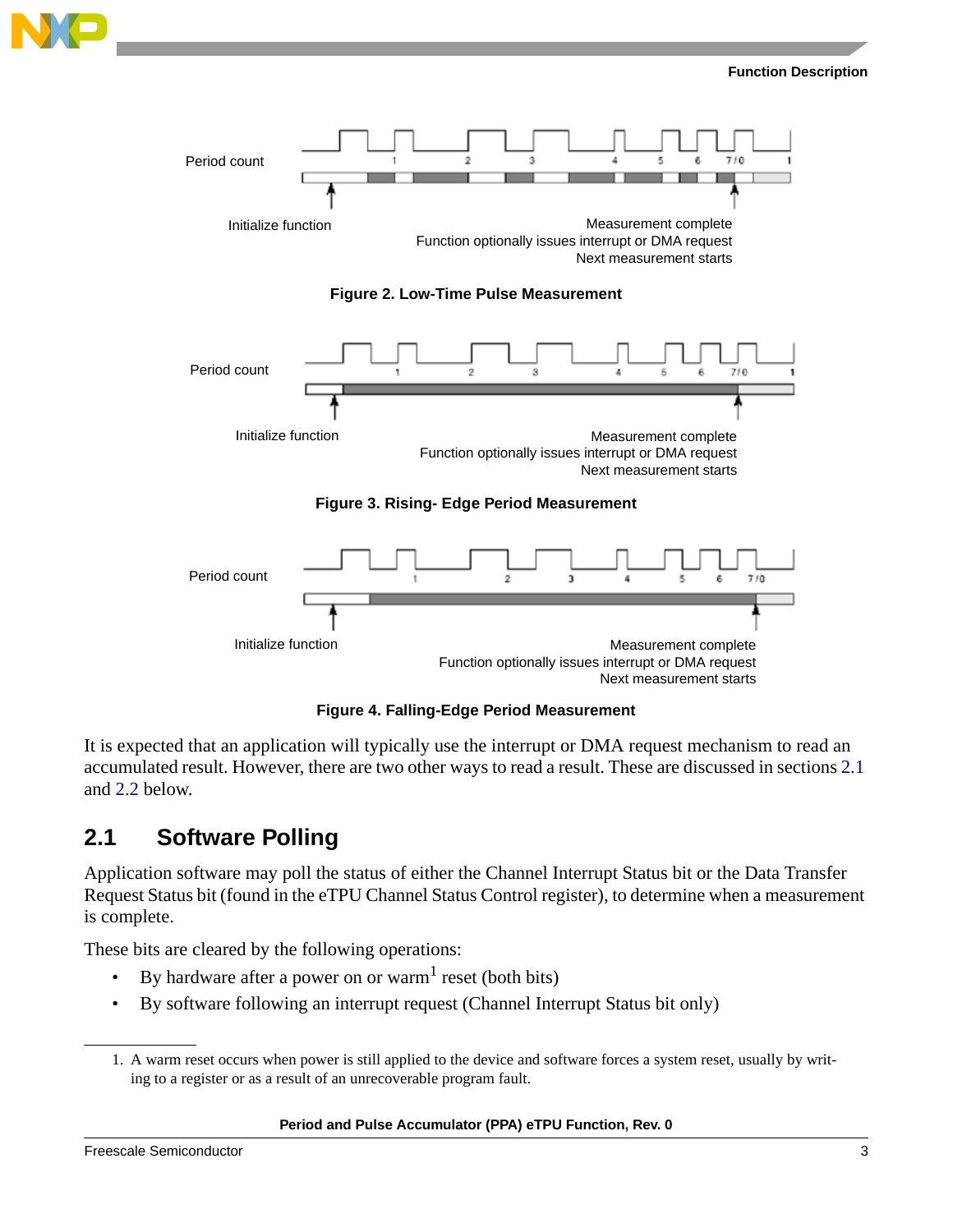

#### **Function Description**

• By the DMA controller automatically when it reads the result after receiving a DMA request (Data Transfer Request Status bit only)

The flag is set after the PPA function writes the accumulated measurements to the accumulated result parameter, [Result](#page-10-4).

The initialization API defines a parameter to configure the PPA function to optionally enable an interrupt request and/or DMA request when a result is ready. If neither is enabled, software can poll the flag to determine when a result is complete.

In software-polled mode, it is the software designer's responsibility to ensure the flag is polled often enough to avoid losing a result.

### <span id="page-3-0"></span>**2.2 Reading the Intermediate Value**

An API is provided to allow software to read the currently accumulated measurement without waiting for the completion of the result. In this case, the status flag is not tested. As well as the currently accumulated measurement, the API returns the value of the period count associated with the currently accumulated period.

An important point to note is that the PPA function incorporates a parameter that allows all measurement modes to be accumulated at intervals shorter than the time between the edges required to complete the next measurement. For example, the uncompleted result of a pulse-width measurement can be updated while the pulse is still at its asserted level, without waiting for the pulse to terminate. Similarly, intermediate period measurements can also be updated at regular intervals shorter than the duration of the period of the edges. This may be useful to detect a stalled or excessively slow input signal. If the PPA is configured and accessed in this way, the intermediate result and period count may not be coherent. The granularity of the intermediate result depends on the update rate specified during initialization of the PPA function.

[Figure 5](#page-3-1) shows an example of an intermediate result fetched during the fourth period of measurement.



#### **Figure 5. Read Intermediate Result and Period Count**

<span id="page-3-1"></span>The returned result will be the sum of the first three high pulses, or the sum of the first three high pulses plus the currently measured time of the fourth period, depending on the update rate. In either case, the period count returned will be 3.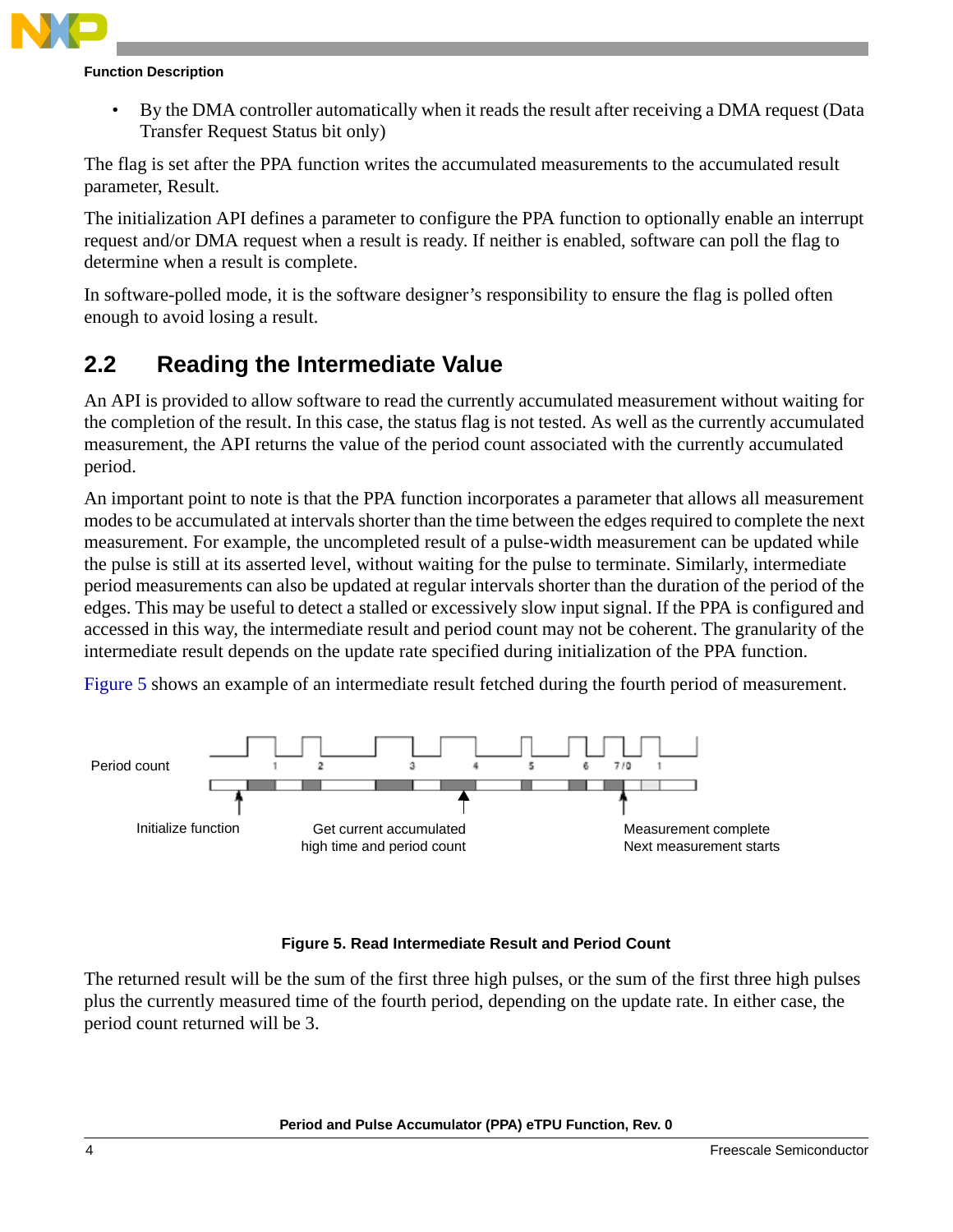

### <span id="page-4-0"></span>**2.3 Performance**

Like all eTPU functions, the PPA function performance on a channel is to some extent dependent upon the service time (latency) of other active eTPU channels. This is due to the operational nature of the scheduler. However, the PPA function makes use of the dual action capture hardware to measure high or low pulses as short as one TCR clock period, provided the repetition rate of the pulse is not less than the worst case service time for the channel. The high and low pulse measurements modes use a state machine based on previous pin level to validate the measurement phase. A short pulse that occurs during a measurement, but has ended before the function has been able to respond is ignored. Because period measurements do not take advantage of the dual-action hardware, their performance is limited to the service time of the PPA channel for every active edge. For example, if configured to measure periods on rising edges, the eTPU hardware cannot detect falling edges. The presence of noise on the inactive edge could be construed as a valid-active edge, and cause incorrect results and reduction in performance.

Worst-case latency in any eTPU application can be closely estimated. To analyze the performance of an application that appears to approach the limits of the eTPU, use the guidelines given in the eTPU reference manual and the PPA Worst Case Timing (WCT) for each measurement mode shown in Table 1. The numbers in the table are in system clock counts, and should be used to calculate the maximum rate at which any of the measurement modes can run continuously. For example, if the system clock was 128 MHz, and only the PPA function was running on only one channel, the maximum frequency that could be measured is (system clock / WCT) = 128 MHz / 80 = 1.6 MHz.

| <b>Mode</b>      | <b>Period on Rising Edges</b> | <b>Period on Falling Edges</b> | <b>High Pulse</b> | <b>Low Pulse</b> |
|------------------|-------------------------------|--------------------------------|-------------------|------------------|
| WCT <sup>1</sup> | 80 <sup>2</sup>               | 80 <sup>2</sup>                | $100^2$           | 100 <sup>2</sup> |

**Table 1. PPA WCT for Each Measurement Mode (System Clocks)**

The WCT values given here were obtained from code compiled with revision 1.0.7.42 of the Bytecraft Compiler.

<span id="page-4-2"></span> $2\;$  In the event that a measurement overflows, the PPA function takes an additional 8 system clocks to update a status parameter.

Provided the continuous rate is not exceeded, the minimum width of detectable high or low pulses is limited only by the pin filter logic at the physical pad and the resolution of the timer selected by the programmer. This typically allows pulse measurements as low as 1 timer count. An input pulse width that is shorter than this will not be detected by the PPA function.

Exceeding the measurement rates of the PPA function (as calculated for a complete eTPU application) could result in aliasing effects that will be manifested as measurement errors.

# <span id="page-4-1"></span>**3 PPA C Level API**

The APIs described here provide a simple C programming interface to initialize and provide run-time access to one or more PPA functions. There are three APIs for controlling a PPA function:

• Initialization Function:

— void etpu\_ppa\_init (uint8\_t channel,

uint8\_t priority, uint8 t timebase,

#### **Period and Pulse Accumulator (PPA) eTPU Function, Rev. 0**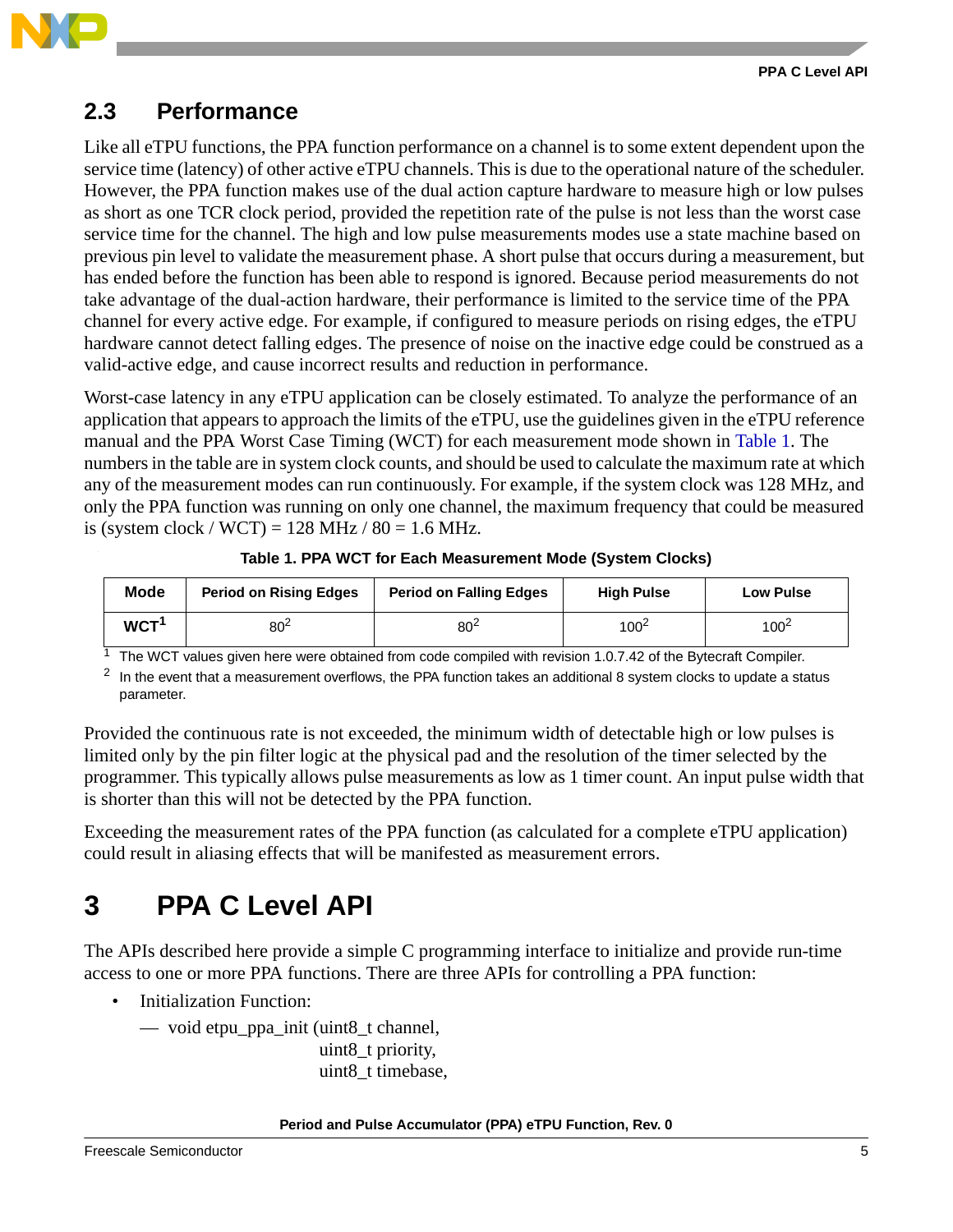

**PPA C Level API**

uint8\_8 mode, uint8\_t max\_count, uint32\_t sample\_count)

• Value Return Functions:

```
— uint8 t etpu ppa get accumulation (uint8 t channel,
```

```
uint 32 \t t * result
```

```
— uint8_t etpu_ppa_get_immediate (uint8_t channel,
```

```
uint 32 \t t * \text{result},
```
uint32  $t *$  current count)

The API C source code is contained in the file etpu\_ppa.c.

### <span id="page-5-0"></span>**3.1 PPA Function Header Files**

The API includes several header files that contain the function prototypes and define symbolic values for the initialization and return functions.

### <span id="page-5-2"></span>**3.1.1 etpu\_ppa\_auto.h**

This header file is automatically generated by the eTPU compiler and defines symbols and their associated values needed to initialize the PPA function and the offset addresses (in bytes) for each PPA parameter. It is recommended that the content of this header file should not be modified, because some of the symbol values depend on other functions integrated into the function set, and these may change depending on the function set used.

### **3.1.2 etpu\_ppa.h**

This header file contains the function prototypes of the PPA API C source code contained in etpu ppa.c.

### <span id="page-5-3"></span>**3.1.3 etpu\_util.h**

This header file contains the function prototypes to initialize and configure the behavior of the eTPU engine. This header file also contains symbols used by the PPA function API. The C source code for configuring and loading the eTPU engine is contained in etpu\_util.c.

### <span id="page-5-1"></span>**3.2 Initialization Function**

The initialization function should be executed after the appropriate eTPU engine has first been configured and loaded with the relevant microcode. A number of the parameters passed to the initialization function are defined symbolically in [etpu\\_ppa\\_auto.h](#page-5-2) and [etpu\\_util.h](#page-5-3).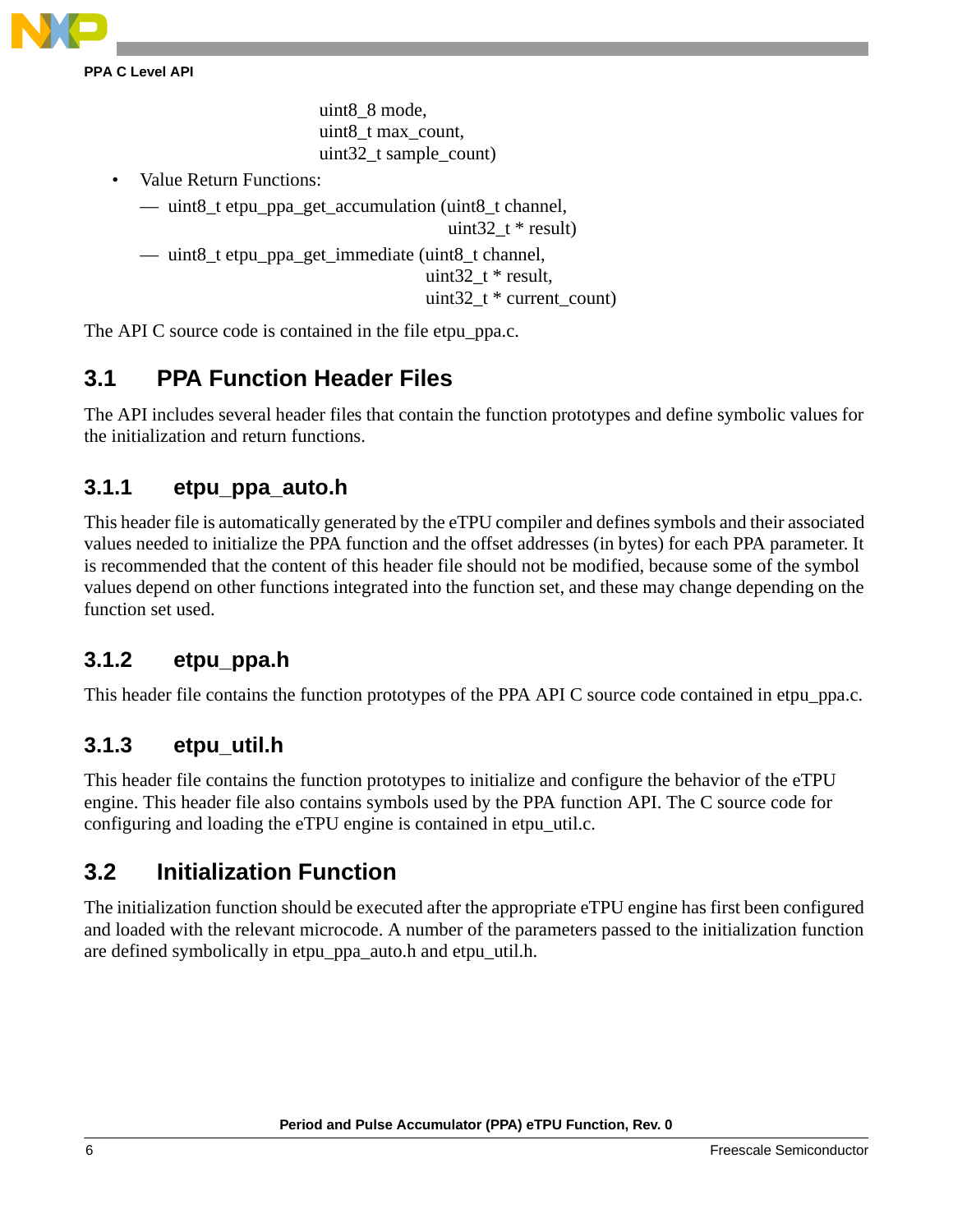

### <span id="page-6-0"></span>**3.2.1 void etpu\_ppa\_init(uint8\_t channel, uint8\_t priority, uint8\_t timebase, uint8\_8 mode, uint8\_t max\_count, uint32\_t sample\_time)**

This call associates a PPA timing function with an eTPU channel and initializes the channel to run in the desired mode. The call has no return value, and has the following five pass parameters:

- **channel**—The OC channel number. For devices with two eTPUs, this parameter should be assigned a value of 0-31 for eTPU\_A and 64-95 for eTPU\_B. For products with a single eTPU, this parameter should be assigned a value of 0-31.
- **priority**—This is the eTPU scheduler priority assigned to the channel. The value should be one of — FS\_ETPU\_PRIORITY\_LOW
	- FS\_ETPU\_PRIORITY\_MIDDLE
	- FS\_ETPU\_PRIORITY\_HIGH

These symbols are defined in the etpu util.h file. A value of FS ETPU PRIORITY DISABLE may be used to disable the channel.

• **timebase**—This defines which eTPU timebase is used for PPA measurements. The value should be either FS\_ETPU\_PPA\_INIT\_TCR1 or FS\_ETPU\_PPA\_INIT\_TCR2.

These symbols are defined in the etpu ppa auto.h file.

- **mode**—This defines the PPA measurement mode. The value should be one of
	- FS\_ETPU\_PPA\_LOW\_PULSE
	- FS\_ETPU\_PPA\_HIGH\_PULSE
	- FS\_ETPU\_PPA\_FALLING\_EDGE
	- FS\_ETPU\_PPA\_RISING\_EDGE

These symbols are defined in the [etpu\\_ppa\\_auto.h](#page-5-2) file.

- **max\_count**—This is the number of periods or pulses accumulated before the measurement restarts. This parameter should be assigned a value in the range 0 to 0x7FFFFF. A value of zero or one results in the accumulation of one period or pulse width.
- **sample time—This value defines the interval at which to update the intermediate measurement.** If the sample time interval is greater than the width or period being measured, the PPA function will not make an intermediate measurement. This parameter should be assigned a value in the range 0 to 0x7FFFFF.

When initializing eTPU channels the eTPU's behavior may be unpredictable if a channel is reconfigured while it is running. A channel must be stopped before it is configured. This is done by setting the channel's priority to disabled. If the channel is currently being serviced when the priority is set to disable it will continue to service the channel until the state ends. To make sure the channel is not being serviced, software should wait for the longest state execution time after disabling the channel. All channels are disabled out of reset so the channels can be configured immediately from reset.

The *etpu\_ppa\_init* function disables the channel before configuring it; however if the channel is already enabled before being disabled, the actual execution speed of this function call will depend on the type of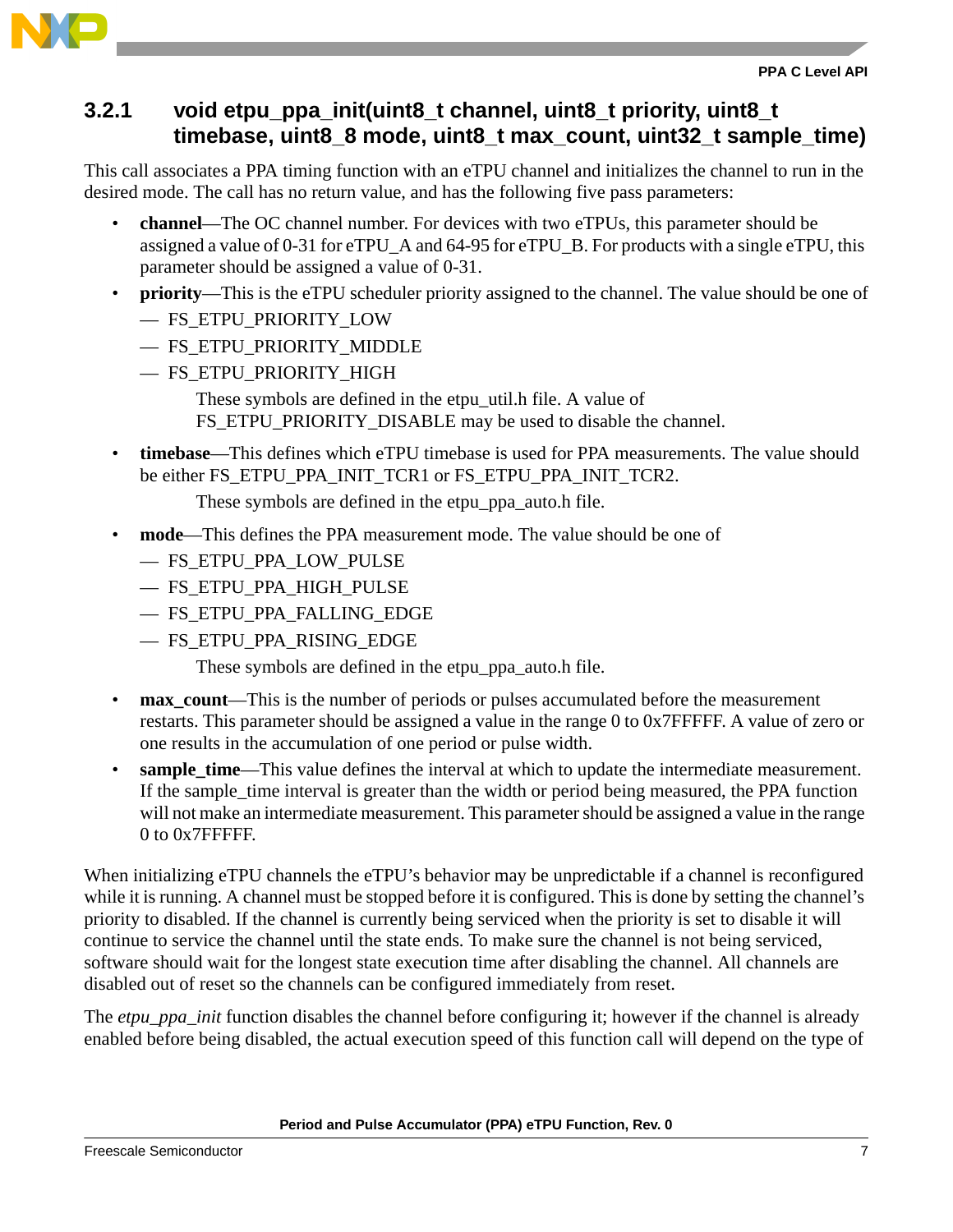

#### **PPA C Level API**

timing function being disabled. eTPU channels can be disabled separately using the e*tpu\_disable* function in the mpc5500 utils.c file.

### <span id="page-7-0"></span>**3.3 Value Return Functions**

### **3.3.1 uint8\_t etpu\_ppa\_get\_accumulation(uint8\_t channel, uint32\_t \* result)**

This function call returns the status of the last measurement, and passes back the last accumulated pulse widths or accumulated periods, in counts of the selected timebase used to initialize the function: either TCR1 or TCR2

This function is normally called when the eTPU signals the host CPU via an interrupt request that the accumulation is complete, or after the CPU has read a set status flag. To ensure the returned result is coherent with the interrupt or status flag, the CPU function must read the result parameter before the completion of the next measurement. However, if the CPU is late in executing the call, the most recent measurement will be returned instead.

- uint8\_t channel —This is the same channel number assigned by the etpu\_ppa\_init() function.
- uint32<sub>\_t</sub> \* result—This is a pointer to where the PPA result will be stored.

This function call can also be executed without waiting for the status flag to be set. A valid result will be returned provided the PPA function has completed at least one accumulation of measurements.

### **3.3.2 uint8\_t etpu\_ppa\_get\_immediate(uint8\_t channel, uint32\_t \* result, uint32\_t \* current\_count)**

This function call returns the status of the current measurement in progress, and passes back the currently accumulated pulse widths or accumulated periods, in counts of the selected timebase used to initialize the function: either TCR1 or TCR2. It also passes back the current number of periods or pulses that have been accumulated.

This function may be called at any time, but note there is no guarantee that the result and current\_count are coherent.

- uint8 t channel This is the channel number assigned to the PPA function.
- uint 32  $t * result This is a pointer to where the PPA result will be stored.$
- uint32  $t *$  current count This is a pointer to where the current elapsed number of periods or pulse widths will be stored.

### <span id="page-7-1"></span>**3.4 Change Operation Functions**

No API is defined to specifically change any PPA parameters while the function is running. To change the operating mode of an enabled PPA function you must first stop and then re-initialize the function. One way to stop the PPA function is to make an etpu\_ppa\_int() call with the priority parameter set to 0.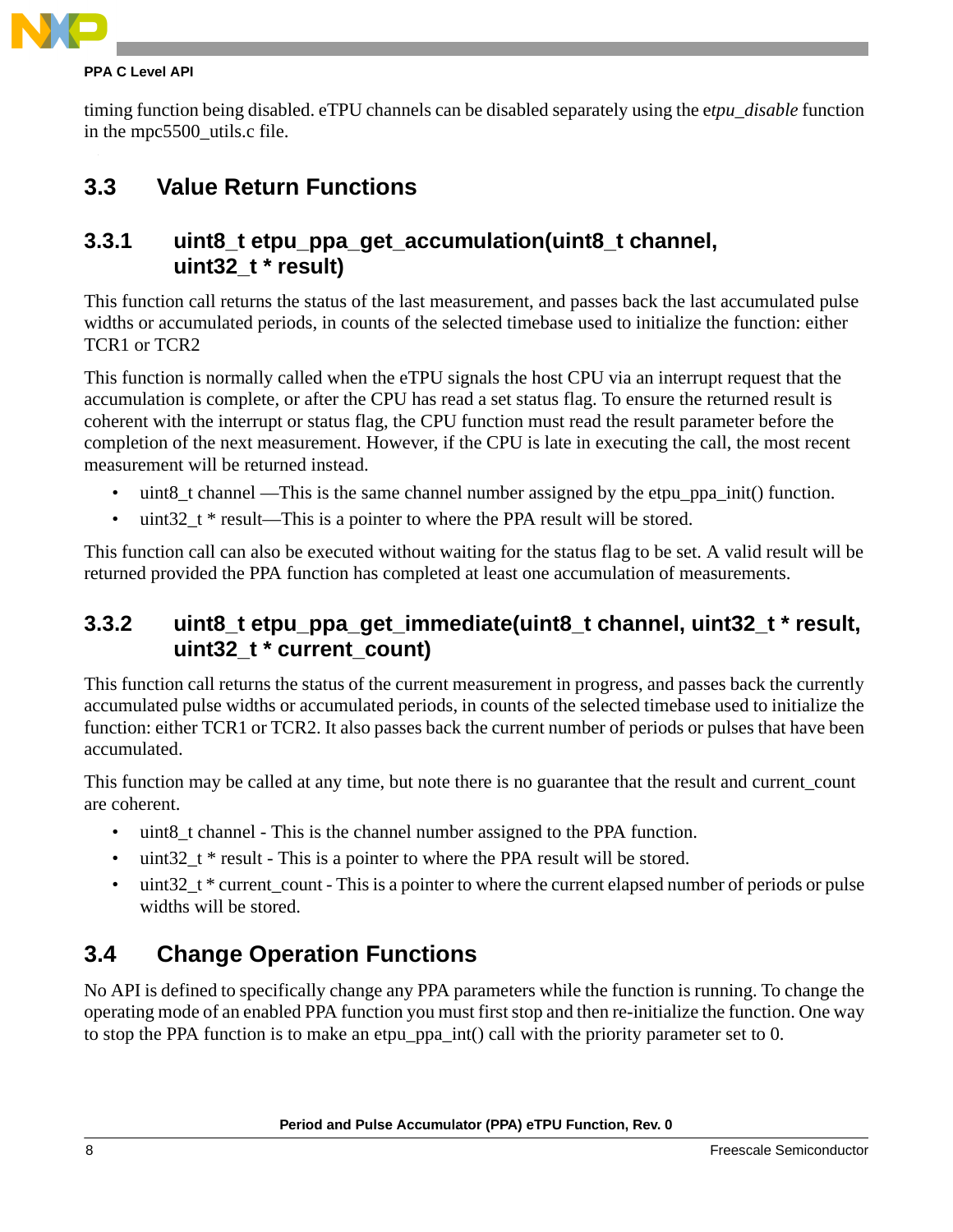

# <span id="page-8-0"></span>**4 Example of Function Use**

C source code that shows an example of how to use the eTPU PPA timing function is available from Freescale for the MPC5500 device family.

The following sections describe the steps needed to initialize the PPA timing function and read the result. It is assumed the eTPU engine has already been configured and loaded with binary code that includes the PPA timing function microcode.

The example code is contained in the C source files ppa\_test.c and ppa\_test.h.

### <span id="page-8-1"></span>**4.1 Initializing the PPA**

The etpu ppa init() initialization routine initializes the channel to run the PPA function.

The initialization routine performs these operations:

- 1. Disables the channel by clearing the appropriate channel priority bits.
- 2. Assigns the PPA function's parameter RAM location for the desired channel.
- 3. Writes the PPA function number to the channel function select bits.
- 4. Writes the channel parameter RAM.
- 5. Writes the function mode bits to select the desired action edge and mode of operation.
- 6. Issues an HSR to initialize the function.
- 7. Writes a non-zero value to the channel priority bits to enable the function and assign the channel priority.

The example C code in file ppa test.c assigns the PPA function to eTPU channel 10, and configures it to measure high pulse widths, continuously accumulating the measurements every two periods, with a resolution defined by the TCR1 timebase. The [SampleTime](#page-10-0) is set to 0x100000, which means intermediate accumulations will only occur if the width of the high pulse exceeds 0x100000 TCR1 counts.

### <span id="page-8-2"></span>**4.2 Getting measurements from the PPA**

Generally the most effective method of getting a measurement is to implement an interrupt handler that responds to the measurement complete interrupt generated by the PPA or to enable a DMA channel to transfer the result plus status to system memory. Alternatively, software may poll the channel interrupt status flag without enabling interrupts to determine when a measurement is complete, though this may cause the result to be obtained late in the measurement cycle. A final method is to read the result at any time without checking the status flag. Because the PPA function runs continuously, and the result is buffered, this method is guaranteed to always return a valid result except during the very first measurement period, when no accumulated result is yet available. In this case, it is possible to obtain an intermediate, less accurate measurement by executing the *etpu\_ppa\_get\_immediate()* call, provided a properly sized [SampleTime](#page-10-0) has been set up during initialization.

In the example code, the interrupt status flag bit for eTPU channel 10 is polled to determine when a new result is available.

Prior to polling the flag, the interrupt status flag, DMA request flag, and overrun flags are all cleared.

#### **Period and Pulse Accumulator (PPA) eTPU Function, Rev. 0**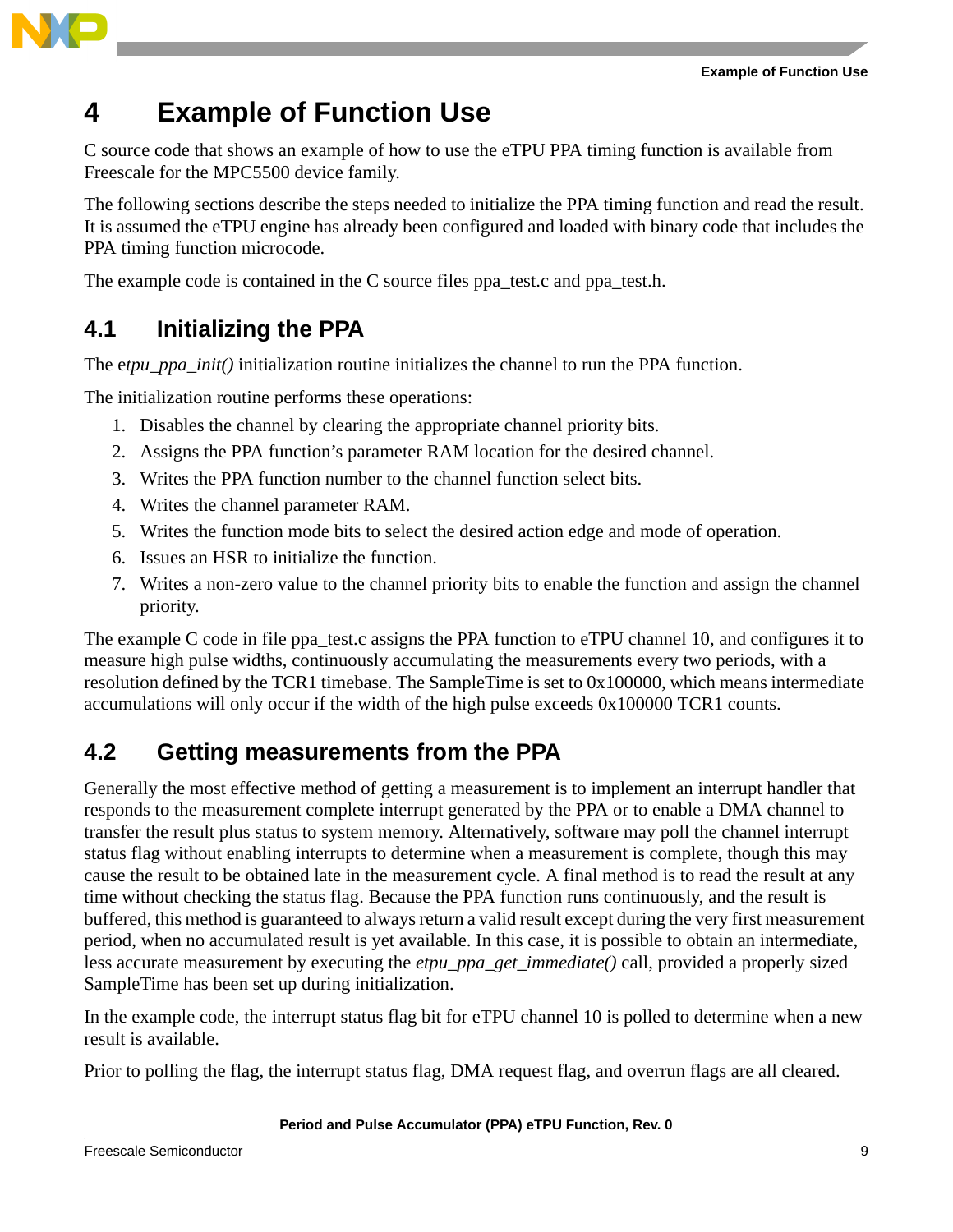

#### **PPA Function Programmer's Model**

After testing the interrupt status flag, the new result is read into an array using the *etpu\_ppa\_get\_accumulation()* call and all status and overrun flags are cleared again.

This process is repeated twelve times in the example, and then hangs in a dummy-while loop.

The results stored in the twelve elements of the array may be inspected using a debugger.

### <span id="page-9-0"></span>**4.3 Measurement status value**

The functions *etpu\_ppa\_get\_immediate()* and *etpu\_ppa\_get\_accumulation()* return an 8 bit unsigned value to indicate whether an overflow has occurred on the intermediate value or final accumulated value respectively.

An overflow is indicated when the most significant bit is set in the returned value.

A return value of 0 indicates that no overflow has occurred.

A return value that has bit 0 and/or bit 1 set indicates an attempt was made to reconfigure the mode of the function while it was making a measurement, and an invalid state was entered. To ensure correct operation, the measurement mode should be changed only after first halting the PPA function as described in Section 3.2.1, "void etpu\_ppa\_init(uint8\_t channel, uint8\_t priority, uint8\_t timebase, uint8\_8 mode, [uint8\\_t max\\_count, uint32\\_t sample\\_time\),](#page-6-0)" and re-initializing the PPA function in the new mode.

# <span id="page-9-1"></span>**5 PPA Function Programmer's Model**

This section provides detailed descriptions of the PPA timing function parameters stored in channel parameter RAM. Each parameter name is followed by the symbolic name used by the API to locate the offset of the parameter in memory.

The eTPU compiler exports these symbols and their values to the file etpu ppa auto.h.

### <span id="page-9-2"></span>**5.1 Accum**

#### FS\_ETPU\_PPA\_ACCUM\_OFFSET

This 24 bit value should be initialized to 0 by the host and updated by the eTPU only. The parameter contains the current uncompleted period or pulse measurement while measurement is in progress. The parameter is updated at a rate defined by SampleTime.

### <span id="page-9-3"></span>**5.2 StatAcc**

FS\_ETPU\_PPA\_STAT\_ACC\_OFFSET

This 8 bit value contains a single bit flag to indicate that the currently active accumulation has overflowed a 24 bit value. The parameter is initialized to 0 by the CPU and updated by the eTPU. The eTPU copies this value to the Status parameter when the measurement completes, then resets StatAcc to 0. An overflow is indicated when StatAcc is 0x80.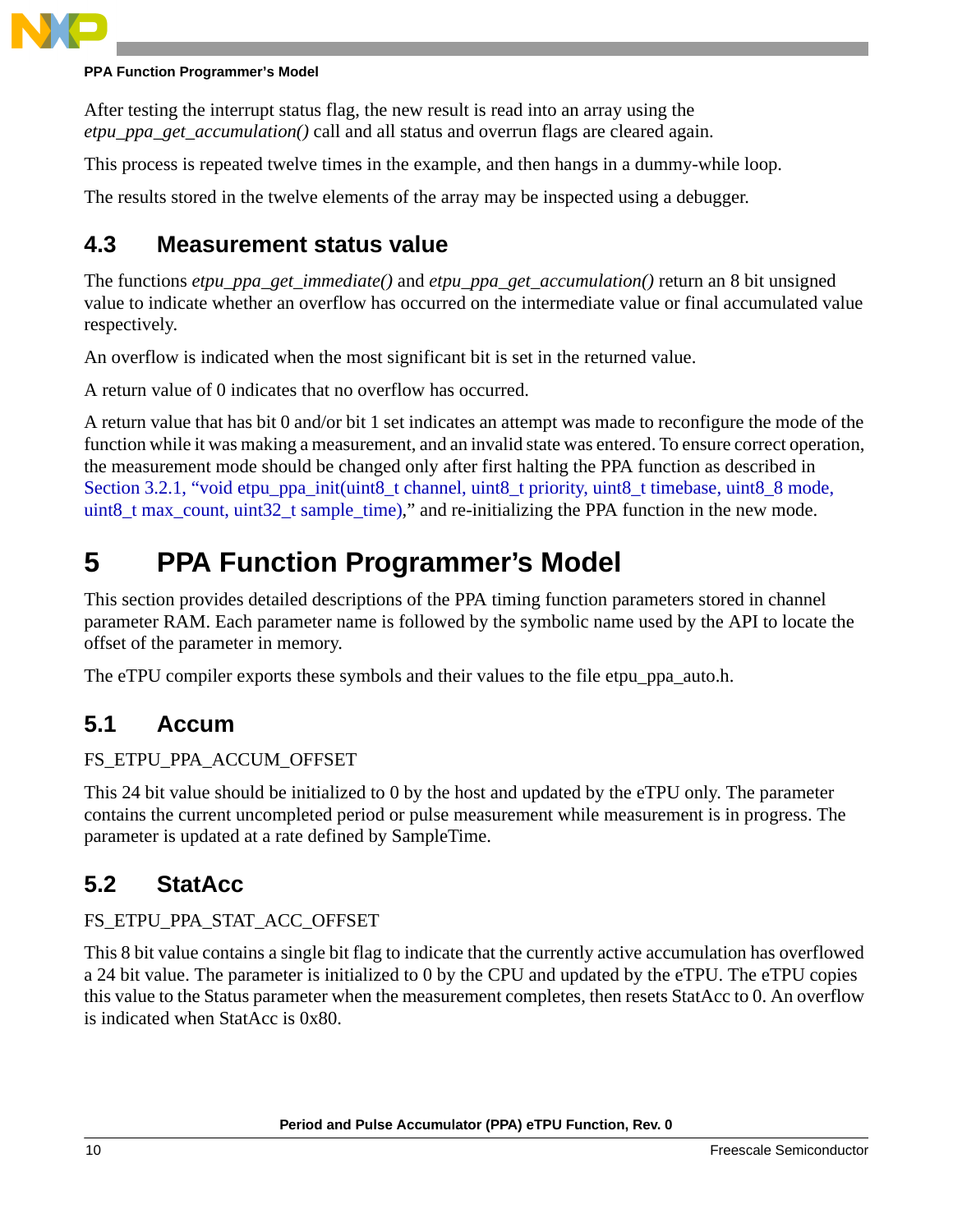

### <span id="page-10-0"></span>**5.3 SampleTime**

#### FS\_ETPU\_PPA\_SAMPLE\_TIME\_OFFSET

This 24 bit value defines the rate at which the measurement is updated in the absence of an edge. This allows the host to make an interim measurement without waiting for the current pulse or period to complete. The CPU should initialize this value to the number of timebase counts desired between each update; the eTPU schedules the first update event when a measurement is activated by a valid edge. If the update period is longer than the maximum width between active pulse or period edges, then no measurement update will occur. Note that excessively high update rates (very small values of SampleTime) may result in performance degradation of the eTPU.

## <span id="page-10-1"></span>**5.4 LastTime<sup>1</sup>**

This 24 bit value is used by eTPU only. It contains the time of the last transition during active measurement of a pulse or period.

### <span id="page-10-2"></span>**5.5 PeriodCount**

#### FS\_ETPU\_PPA\_PERIOD\_COUNT\_OFFSET

This 24 bit value should be initialized to 0 by the host and is updated by the eTPU after the PPA function is started. It contains the current number of accumulated pulses or periods since the PPA function started or since the last measurement was returned in the parameter [Result](#page-10-4).

### <span id="page-10-3"></span>**5.6 MaxCount**

#### FS\_ETPU\_PPA\_MAX\_COUNT\_OFFSET

This 24 bit value specifies the number of pulses or periods that should be measured. MaxCount is initialized by the host and tested by the eTPU.

### <span id="page-10-4"></span>**5.7 Result**

#### FS\_ETPU\_PPA\_RESULT\_OFFSET

This 24 bit value is updated by the eTPU only. It contains the final total accumulation when the measurement completes. The parameter [Status](#page-10-5) indicates whether the result has overflowed. The host may read this value at any time.

### <span id="page-10-5"></span>**5.8 Status**

#### FS\_ETPU\_PPA\_STATUS\_OFFSET

This 8 bit value indicates whether the completed measurement that is available in parameter [Result](#page-10-4) has overflowed. At the end of the measurement, the eTPU copies [StatAcc](#page-9-3) to [Status](#page-10-5) after it has copied [Accum](#page-9-2)

<sup>1.</sup>Because it is exclusive to the PPA function, no symbol is exported for the parameter LastTime.